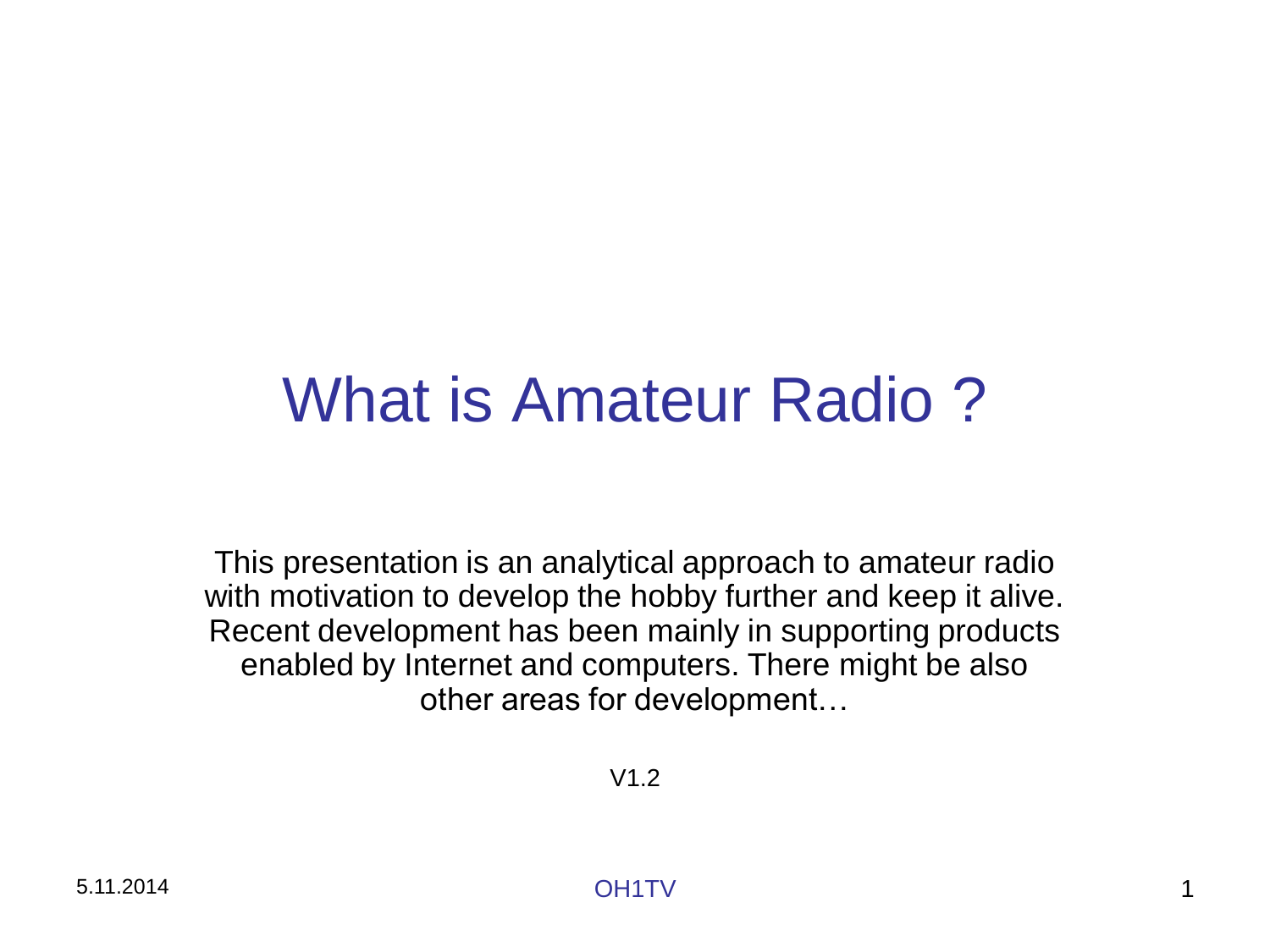# Amateur radio

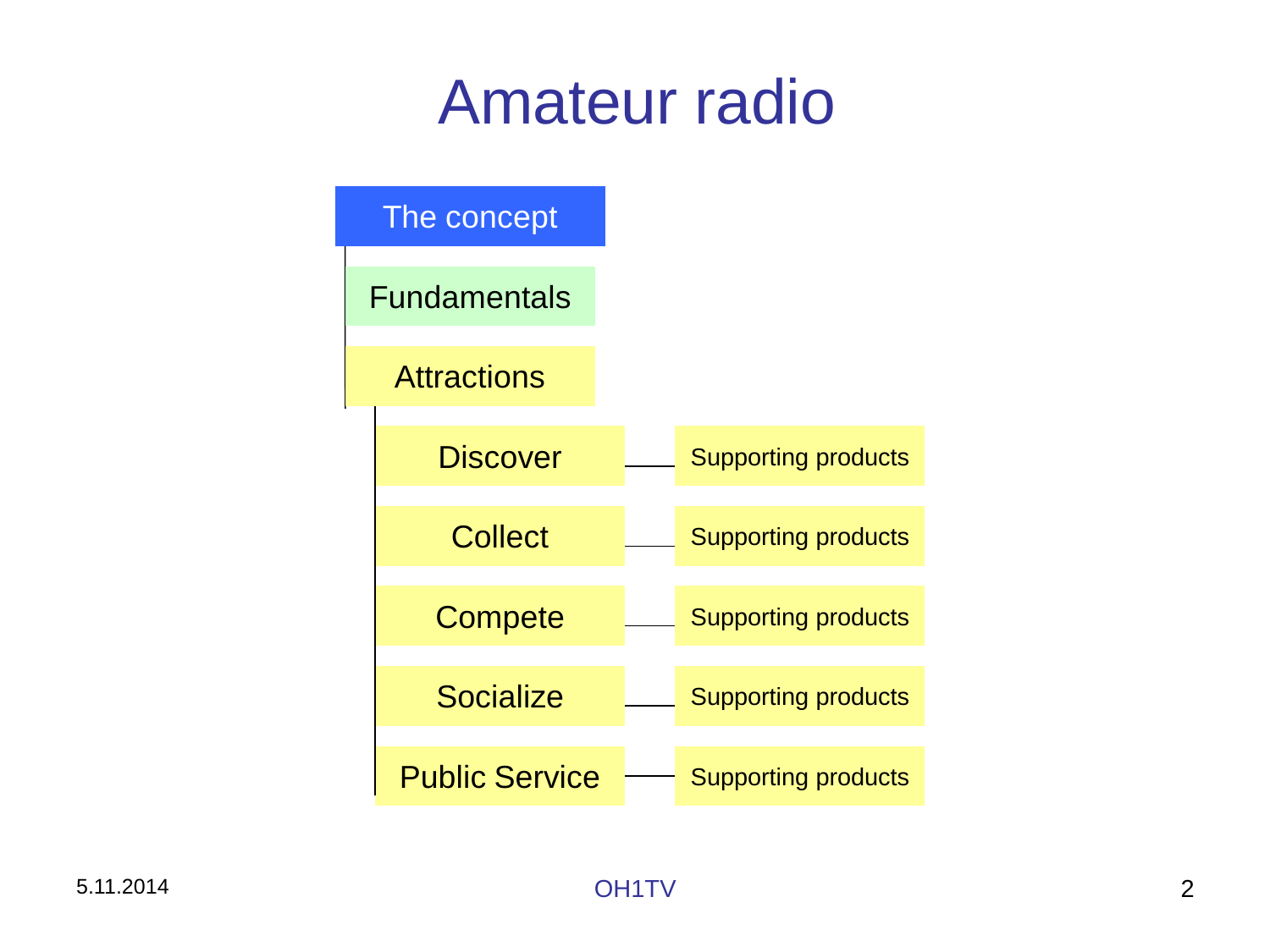# The concept of amateur radio

<span id="page-2-0"></span>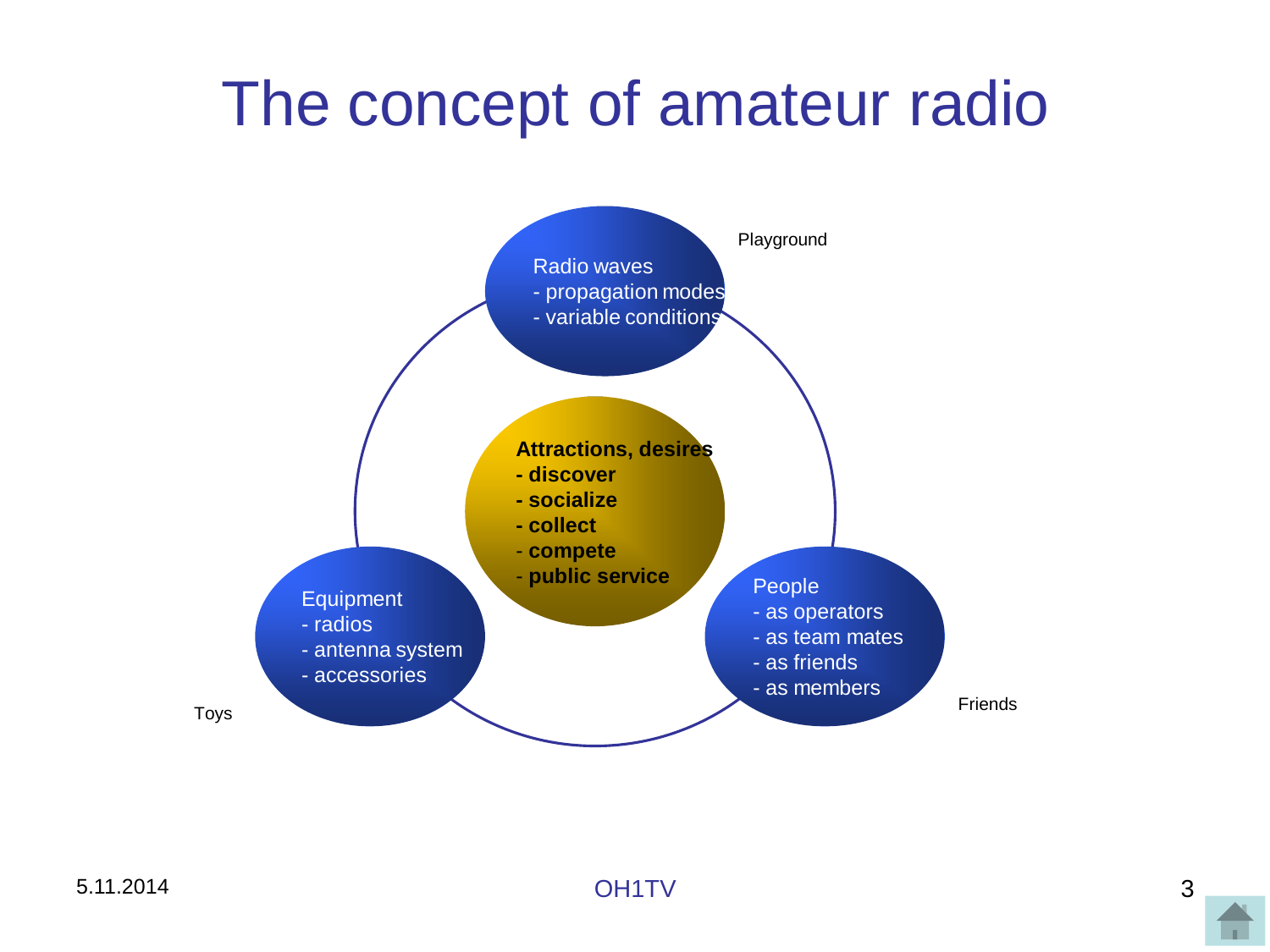# Amateur radio fundamentals

## Enabling framework

## Fundamental products

- Enabling legal framework
- Access to radio spectrum
- Coordinated band usage
- Flexible call sign administration
- Relations to government
- Functioning rule enforcement
- Eager ham radio community
	- Effective new hobbyist recruitments
- Financial and other resources to do things above
- <span id="page-3-0"></span>– other

## Parties, actors

- National government
	- [Ministry of communications](http://www.ficora.fi/en/etusivu.html)
	- Ministry of justice
	- Ministry of education
- [ITU](http://www.itu.int/en/Pages/default.aspx)
- International ARC, **IARU**
- National amateur radio clubs
	- [SRAL](http://www.sral.fi/), ARRL,..
- Individual hams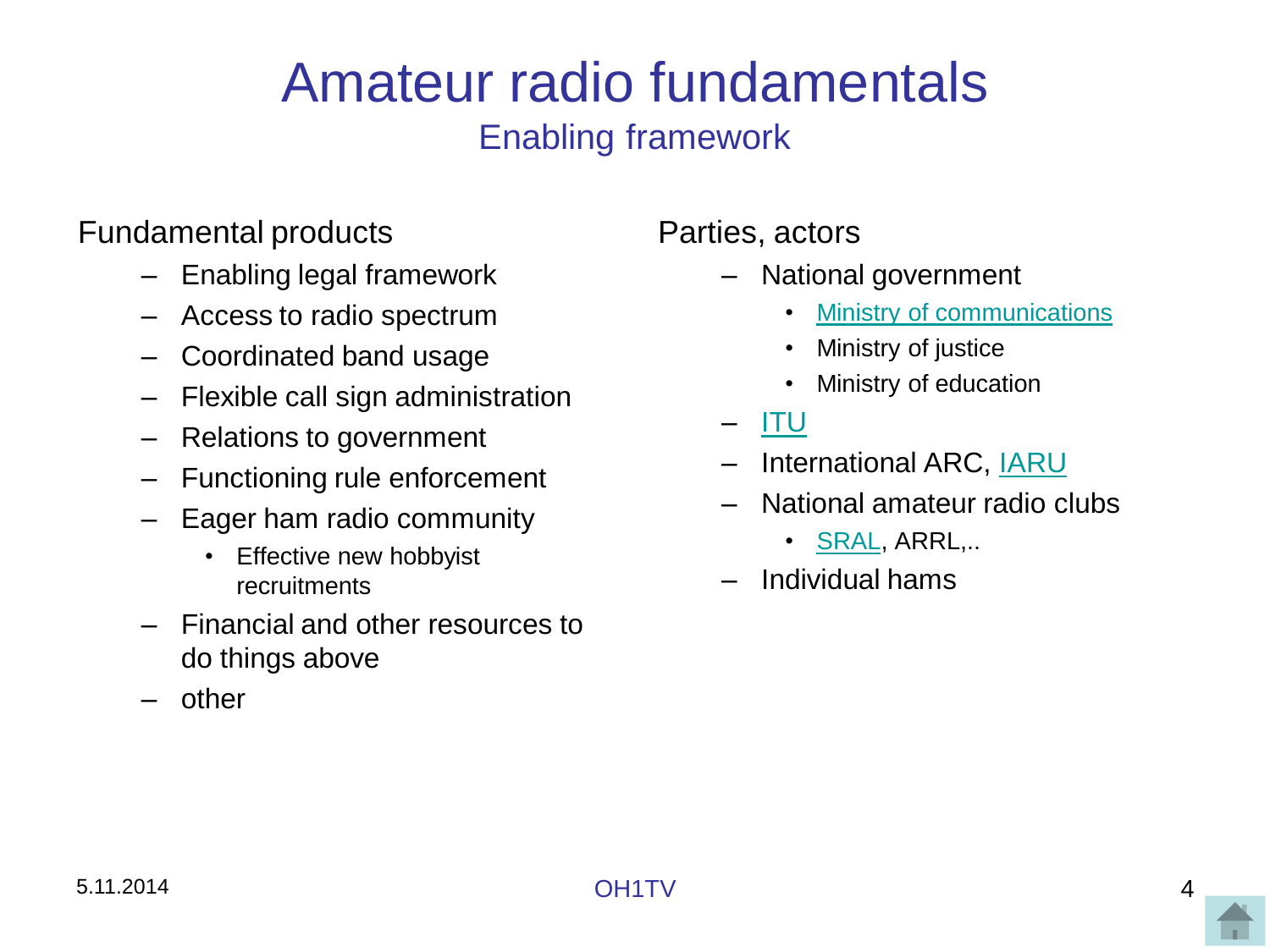# Attractions

We all are different. Based on our personality our interests are different, or at least they are in different priority. In amateur radio the following attractions have been identified:

- Discover
	- Enjoying when learning or experiencing something new
- Collect
	- Enjoying when having collected them all, those exciting things
- Compete
	- Enjoying when being better than ?
- Socialize
	- Enjoying good company
- <span id="page-4-0"></span>• Public Service
	- Happy by contributing to common good

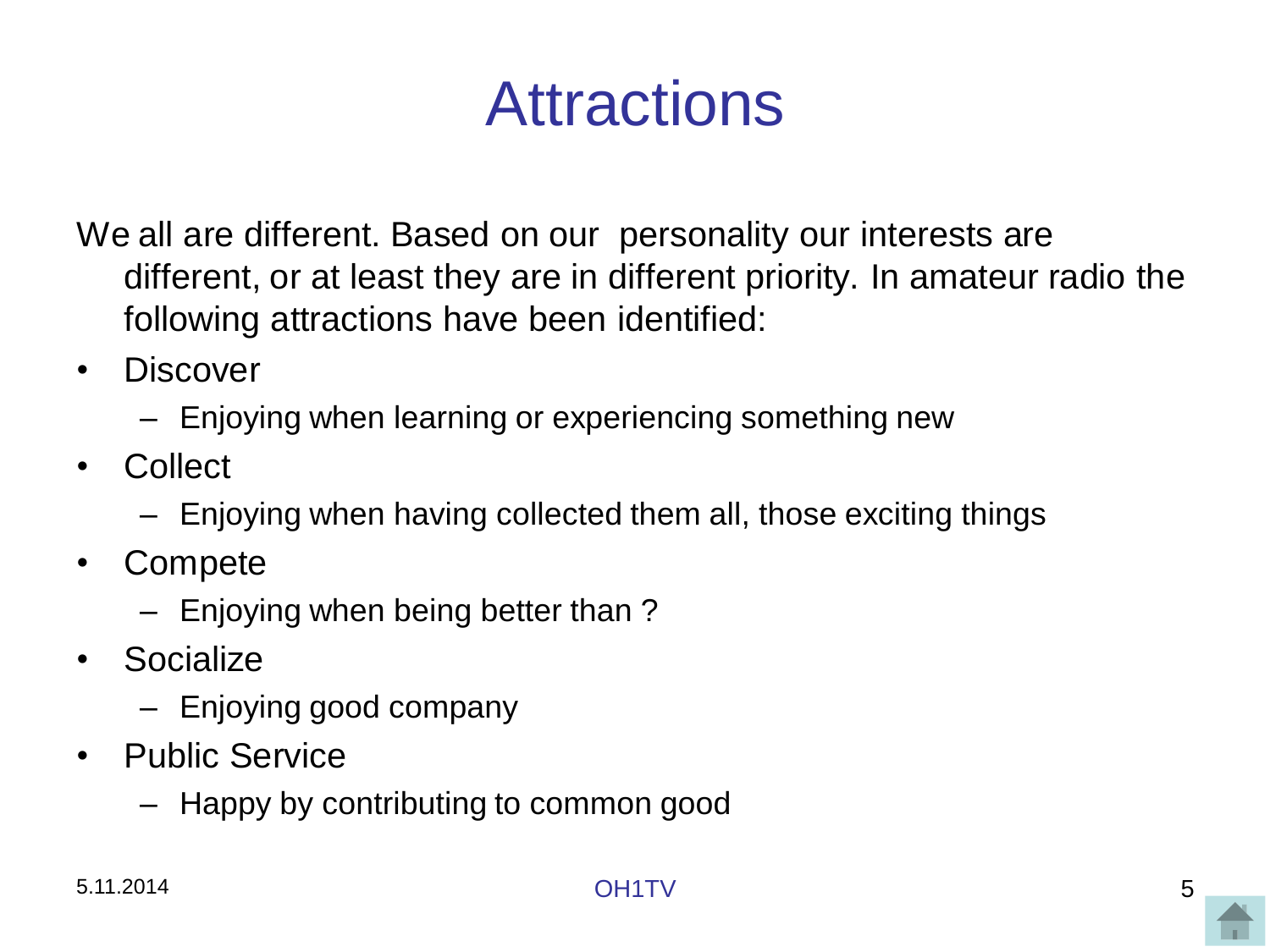# **Discover** Satisfaction by learning

## **Products**

- Reach a challenging goal
- Learn Radio theory, phenomena
	- Propagation
	- Antennas
	- Modulation
	- Radios
	- Soft ware
- Learn Radio practice
	- Radio operating skills
	- Practical materials and tools
	- Measurement techniques
	- Home brewing, experimenting
- Exceed known limits, doing extreme things, invent
- Geography and history
- Language skills
- <span id="page-5-0"></span>– other

Supporting products

- Books, ARRL,..
	- Theory
	- Handbooks, manuals
	- History
- [QST](http://www.arrl.org/qst), AR magazines
- Training cources
- Radio station
- Workshop
- Challenging projects
- Modelling SW
	- [Antennas, Eznec](http://www.eznec.com/)
	- [Circuits, Micro cap](http://www.spectrum-soft.com/demo.shtm)
- [Internet / Google](http://www.google.com/search?q=google&rls=com.microsoft:fi:IE-SearchBox&ie=UTF-8&oe=UTF-8&sourceid=ie7&rlz=1I7RNWE_enFI318)
- **[Maps](http://www.hamatlas.eu/index.php?setlang=ENG&lang=ENG)**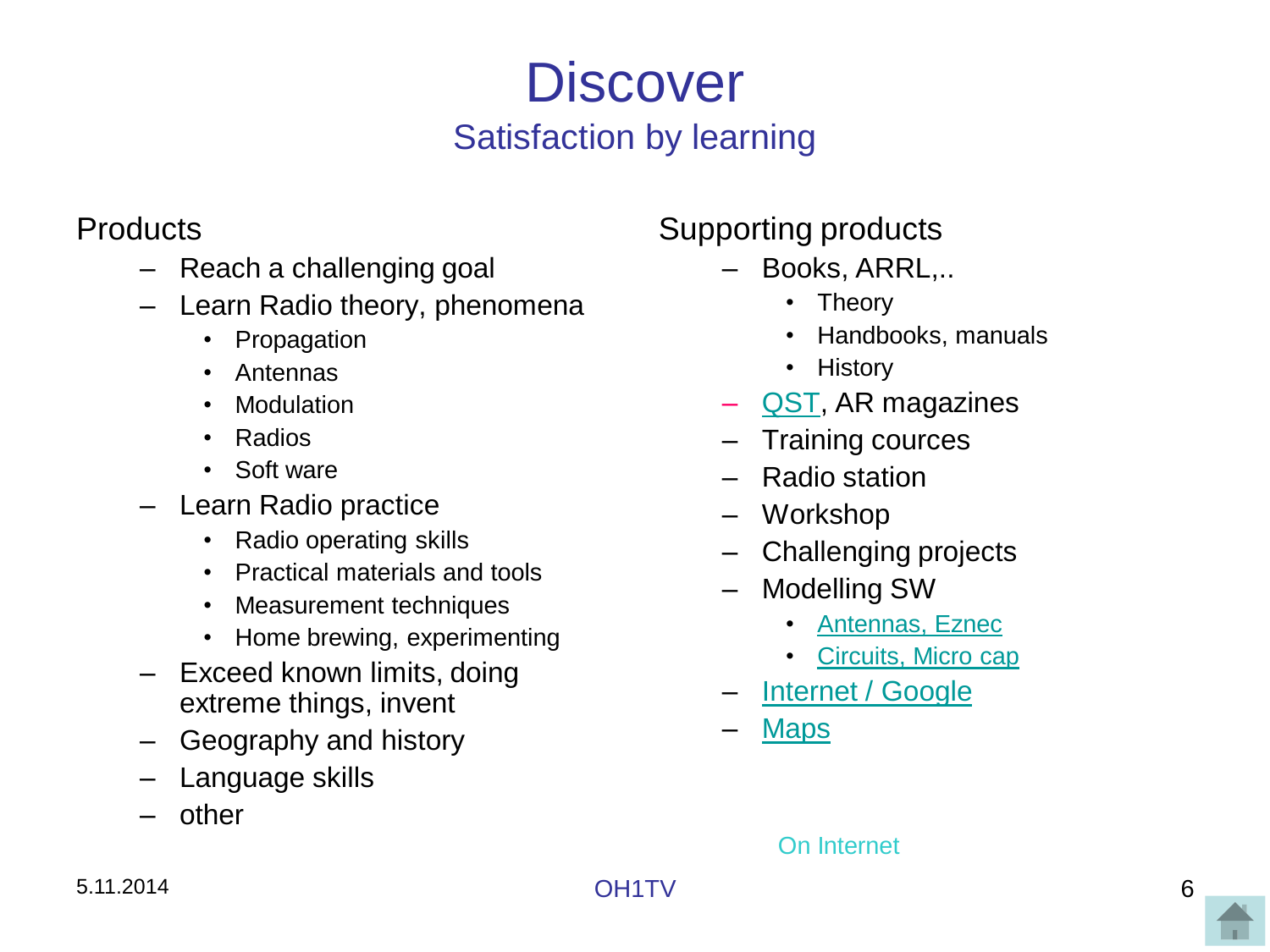# **Collect** Satisfaction by having them all

## Products (collectables)

- DXCC-countries
- Marathon, all band points
- IOTA-islands
- Counties
- VUCC, grid squares
- OHA-awards, OH hams
- QSL-cards as such
- Mode specific
	- RTTY, EME,..
- Frequency specific
	- HF, VHF, SHF,..
- Vintage radios
- Morse keys,..
- <span id="page-6-0"></span>– other

## Supporting products

- Radio station
- QSL-cards
- [LoTW](http://www.arrl.org/logbook-of-the-world)
- [eQSL](http://www.eqsl.cc/qslcard/Presentation.cfm)
- [Logging SW, DX4WIN etc](http://www.dx4win.com/)
- DX-bulletins: Bernie's, [ARRL,.](http://www.arrl.org/w1aw-bulletins-archive-dx)
- [DX-clusters like Summit](http://www.dxsummit.fi/DxSpots.aspx)
- [VOACAP](http://www.voacap.com/prediction.html)
- [QRZ.com](http://www.qrz.com/)
- [Clublog](https://secure.clublog.org/expeditions.php)
- [Reverse beacon system](http://www.reversebeacon.net/)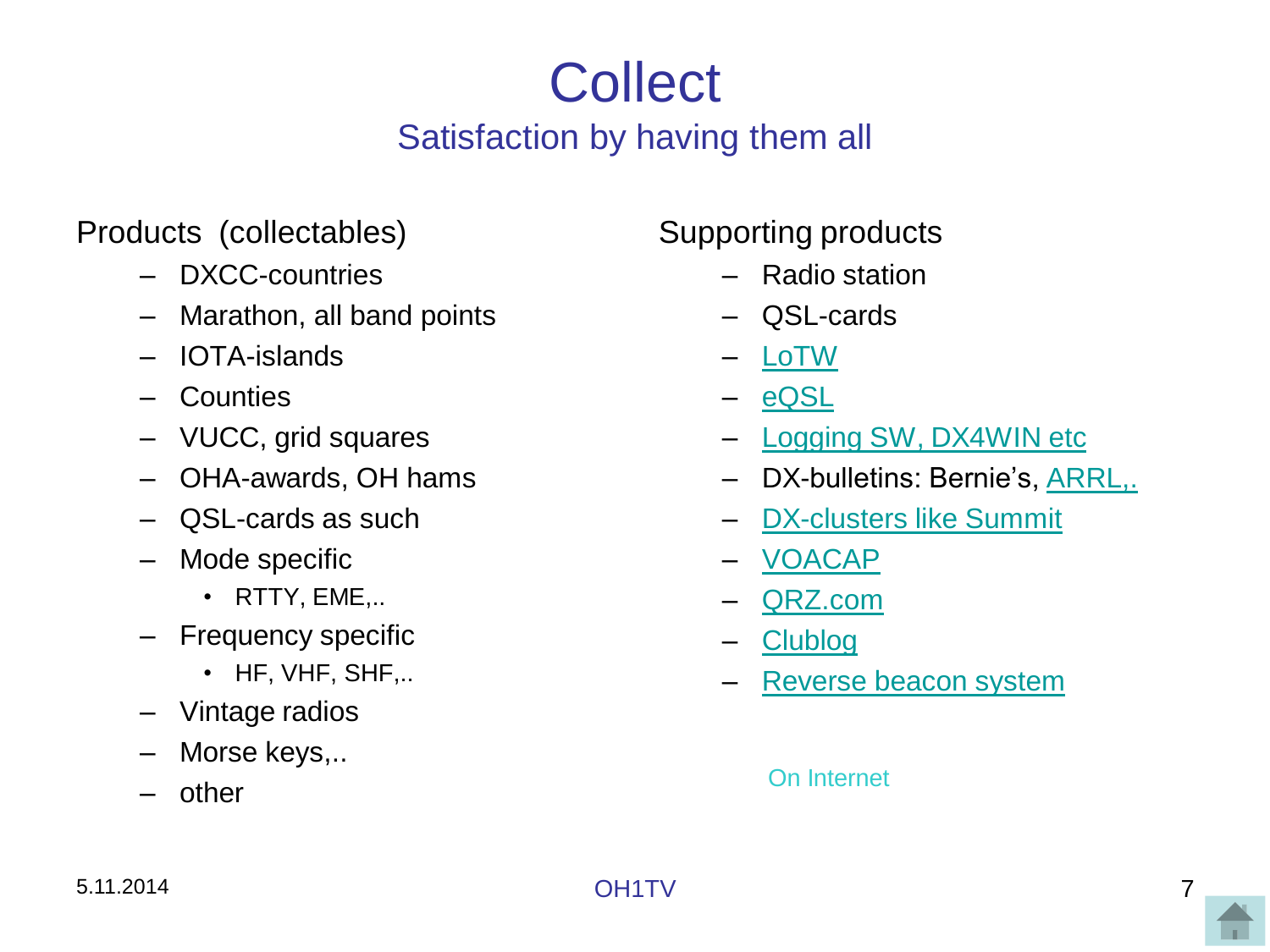# **Compete** Satisfaction by being better

### Products (competitions)

- Contests
	- ARRL, CQWW, SAC, NRAU,..
	- Frequency, mode specifics
	- International, national, regional
- Competition related to collectable products
- DX-pedition leaderboard
	- band-mode-points
- Distance records on upper bands
- Fox hunting
- <span id="page-7-0"></span>– other

## Supporting products

- Radio station
- [Contest calendars](http://www.sk3bg.se/contest/)
- [DX-bulletins](http://ng3k.com/misc/adxo.html)
- [DX-clusters](http://www.dxsummit.fi/DxSpots.aspx)
- [Contest magazines CQ,..](http://www.cq-amateur-radio.com/)
- [Clublog, leaderboards](https://secure.clublog.org/charts/?c=5X8C)
- [3830 reflector](http://lists.contesting.com/_3830/)
	- Claimed scores and comments
- [Contest logging SW](http://www.win-test.com/)
- Log checking computer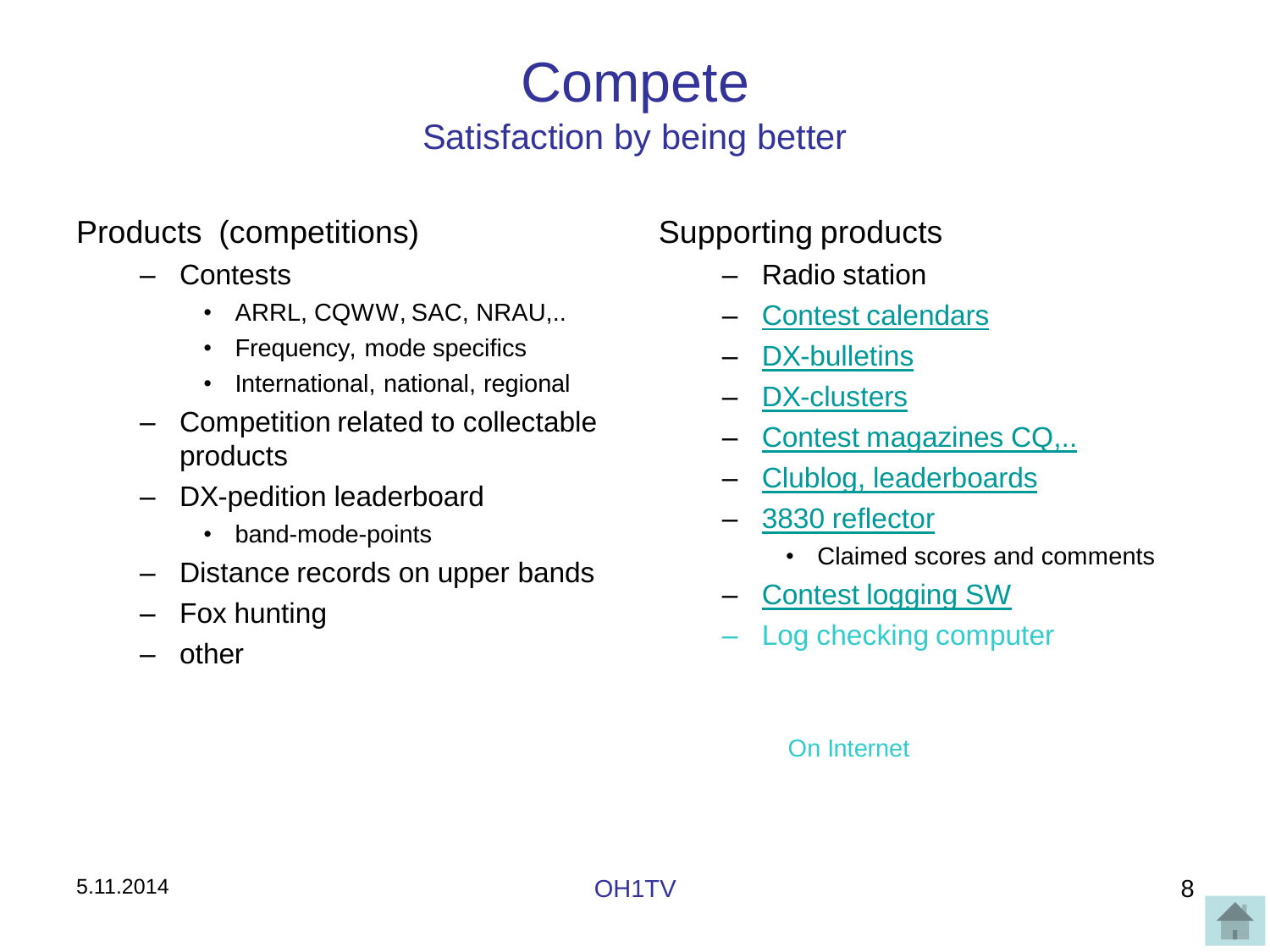# **Socialize** Happy by having friends

## **Products**

- Mutual interaction between hams
	- Learning
	- Teaching
	- Helping
	- Sharing experiences
	- Trust, respect
	- Influence
	- Belonging to "we"
	- Enjoying together
- Recruit new hams
- <span id="page-8-0"></span>– other

## Supporting products

- Your radio station
- QSO's
- Visits
- Club meetings
	- Club home page
- Joint projects
- Luncheons
- Annual meetings
- Thematic meetings
- Celebrations
- Ham fests
- Training courses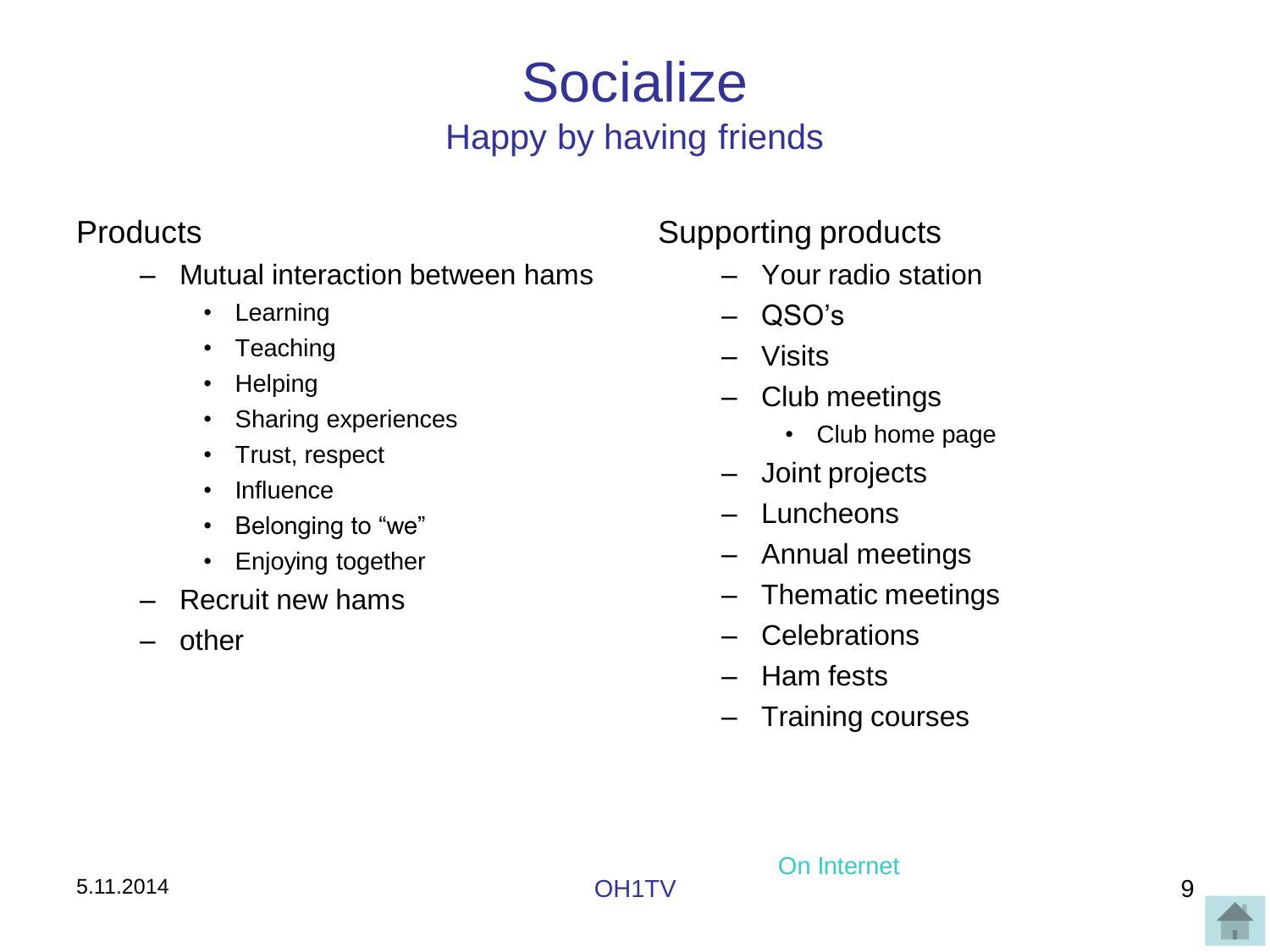# Public service

## Happy by contributing to common good

### **Products**

- Emergency communication
- Search and rescue
- <span id="page-9-0"></span>– other

Supporting products

– Portable station